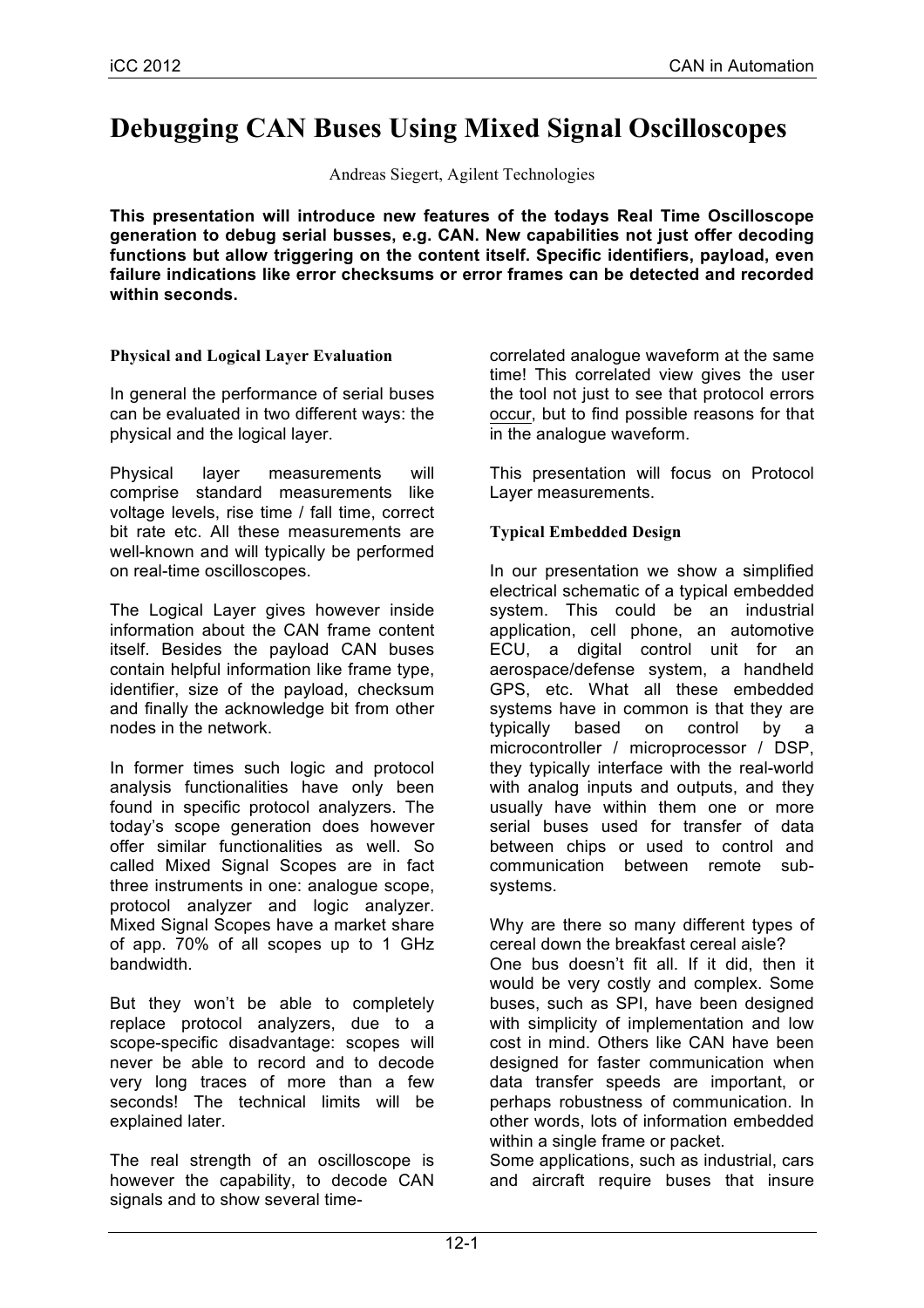safety and security with lots of error detection and error recovery.

When you step on the brake pedal and the serial packet gets lost or corrupted, don't you won't the automotive brake system's ECU to send the packet again.

Another example in the industry. Precision cross winders and high speed winders are controlled via CAN. Whenever the yarn or fiber impends to rip you want the controller to detect this critical situation as quick as possible.

And finally, some buses have been optimized for transmitting over long distances and in electrically noisy environments, such as between remote terminals in an aircraft.

The CAN bus may be used for more safety critical systems. It is not designed for highest speeds, but eliminates the disadvantages of other buses:

- Spontaneous transmission to one or to several other node
- Build-in security checks like CRC (Cyclic Redundancy Check), DLC (Digital Length Code) and ACK (Acknowledgement)
- Overload Indicator

Just to mention a few ones.

#### **Why do engineers need serial bus functionality in their scopes?**

The key reason why serial bus functionality in a scope is so important is so that engineers can easily correlate between protocol and physical layer signals. A serial bus protocol analyzer or monitor can provide engineers with a very high level of serial protocol information, but they can't tell if a particular bit met its required amplitude or timing specifications.

It is often necessary to measure the physical layer characteristics of serial buses, such as the voltage levels of bits, as well as bit timing; and be able to timecorrelate particular bits to protocol transfers. This is especially important for the higher speed and longer distant type buses such as CAN, FlexRay and MIL-STD 1553.

Engineers also need to trace serial communication and message transfers… and if corrupted, be able to correlate corrupted protocol transfers to actual signals. Perhaps the corruption was due to noise or system interference.

And finally, it is often necessary to timecorrelate various analog and digital I/O signals in the system to serial communication. For example, if a particular serial bus transmission is suppose to re-position an actuator in the system, did the motor control sub-system actually receive the instruction and generate the required analog signals for repositioning?

#### **CAN Protocol, "brute force" decoding**

The CAN protocol foresees both the Standard ID format as well as the Extended ID format.

Believe or not, many engineers are still using this old and very tedious method of manually/visually decoding serial buses on their oscilloscopes. In the presentation we show an example of decoding an CAN remote transfer (RTR) request frame. The engineer first sets up his scope to randomly capture the CAN serial bus signal using one channel of the oscilloscope. He must then divide the waveform into one-bit time slices and identify the stream of "1's" and "0's". And then using knowledge of the CAN protocol, the engineer must re-assemble the stream of data based on known fields in order to decode the data stream. This is a very tedious and time-consuming process.

But what if after manually decoding this particular stream of data, the engineer discovers that this wasn't the particular frame that he was looking for. After all, using the scope's conventional edge triggering, the scope was only able to capture a random stream of data. He could simply try again for another random stream of data… and start all over!

There must be a better way… and there is. Many of today's mid-range and higher performance oscilloscopes have built-in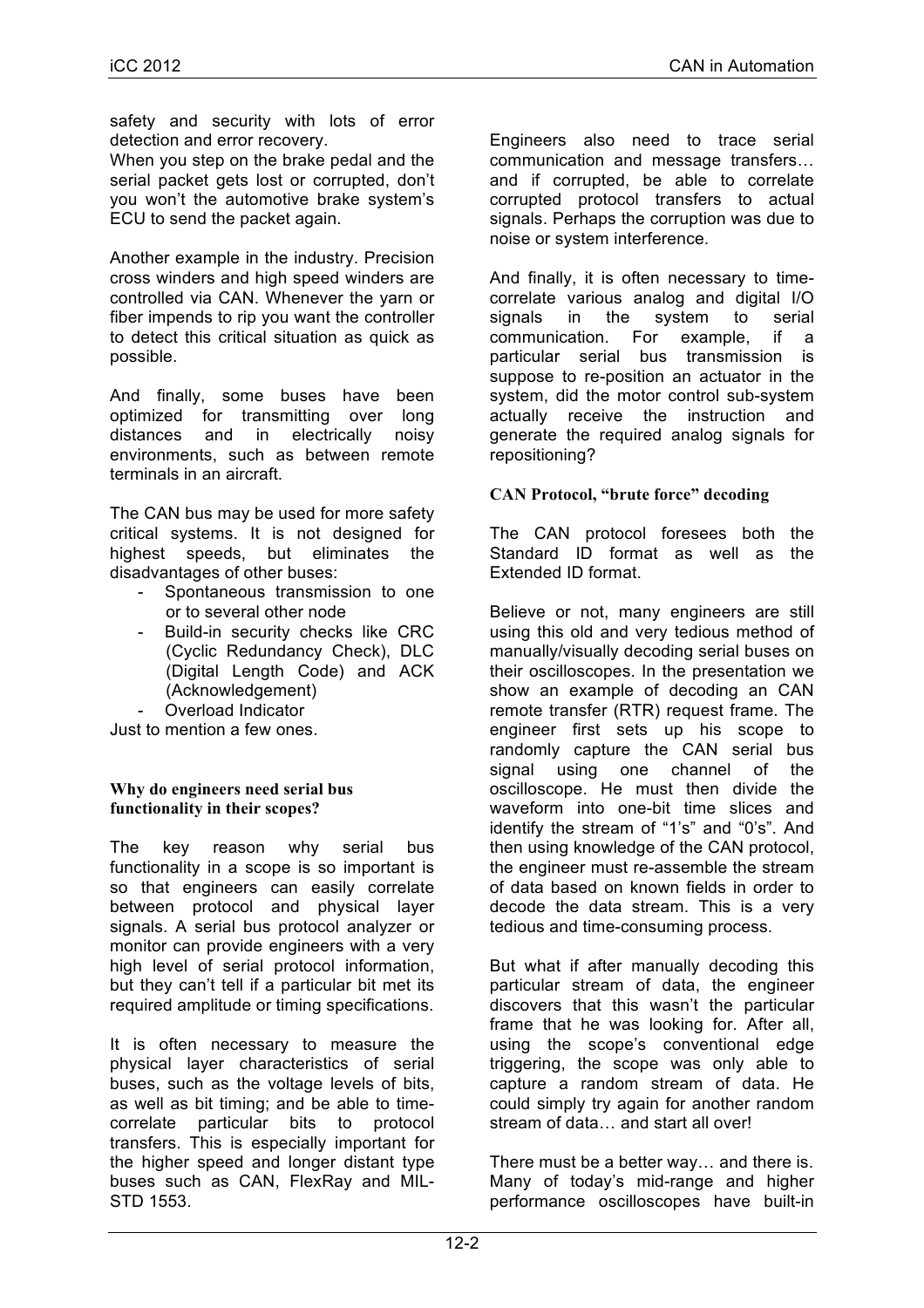serial bus triggering and decoding capabilities. No more bit-counting!

Decodable low speed buses are e.g.: CAN. LIN, Flexray, I2C, SPI, UART / RS232, JTAG

Examples for High Speed buses: PCIe, SATA, USB, MIPI, SAS

## **CAN: Controller Area Network**

The CAN bus is a 2-wire differential bus with an embedded clock. But what we mean by "2-wire" is actually a single differential signal consisting a "High" CAN signal (CAN H) and a "Low" CAN signal (CAN\_L). Probing this bus requires a differential active probe, which means that a just single oscilloscope channel is required to trigger on, capture, and decode this bus.

Alternatively and just for decoding reasons it may be sufficient just to use a (single ended) standard passive probe with 500 MHz bandwidth.

The CAN bus was originally developed by Bosch for automotive applications, but it is used today in a wide range of industrial automation equipment and medical equipment. Its key attribute is that it can be used for relatively long range communication up to about 10 meters. Since it is a differential bus, it has a lot of noise immunity; and the physical bus itself is typically a twisted wire pair. Although this bus is specified to operate up to 1 Mbps, the highest baud rates used today is 500 kbps.

#### **Hardware- and Software-based Decoding: two different technologies which look identical, at first glance**

Today's scopes use different decoding approaches.

The most common one is realized in software. The scope first captures a piece of waveform and decodes afterwards. This technology is called Software Trigger. It's relatively cheap and sufficient whenever post-processing is acceptable and you don't have any time constraints.

Software-based decoding is very similar to the manual/visual bit-counting technique that we showed earlier… but much faster. But it can still be relatively slow, especially when using deep memory on the scope. Software-based serial decoding on some scopes can take as long as 5 seconds if deep memory is turned on.

This technology finds its limits, whenever you want to trigger on specific CAN contents or on CAN errors. You need a technology which does not find such events just by chance. You want to find each individual event with 100% reliability.

Scopes which grant such functionality work with hardware protocol trigger and decoding. Which means, the scope decodes the CAN signal in real-time. Whenever the defined trigger event occurs, it will identify and trigger on it with 100% guarantee.

Hardware trigger functionality is completely realized in FPGA, because it's much quicker that any build-in PC plus software.

Waveform updates can be maintained at rates up to 100,000 waveforms/sec, and decode updates are as high as 60/sec, which is the maximum refresh rate of the scope's display.

Fast decode update rates are important for two key reasons. First of all, faster decode update rates improve the probability of capturing and displaying communication errors. Secondly, fast updates rates improve the usability of the scope. If a scope's display is updating just once every 5 seconds, then the scope can become sluggish and difficult to use.

#### **Automatic "Search & Navigation"**

Most scopes offer the capability to search and to identify particular events of interest quickly. After capturing a stream of serial data, you just need to set up the search criteria similar to triggering, and then navigate to each marked event using the specific front panel navigation keys.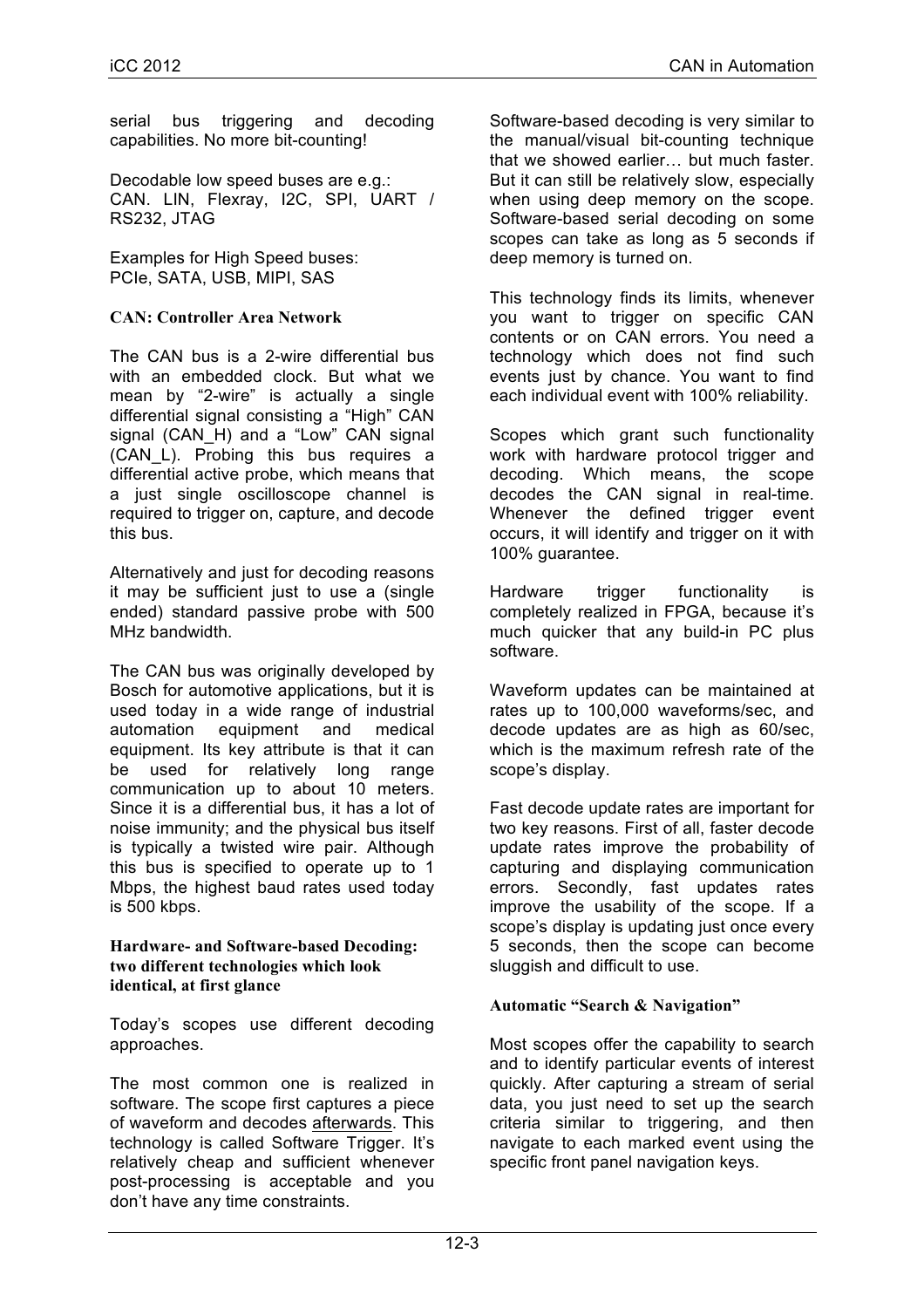## **Multi-Bus Decoding**

A relatively new feature in the market is the capability to decode up to 4 buses in parallel. Imagine you have got several CAN buses or a combination of different bus types like CAN, LIN, SPI, I2C etc. on your board. Probably plus additional analogue signals which you want to evaluate and to display at the same time.

#### **Limits of Real Time Oscilloscopes: no continuous recording without dead times**

A very common question: does a scope allow to record minutes or even hours without interrupts? Unfortunately the answer is a clear No.

One point is very often not really known by scope users: oscilloscopes have dead times. They are not able to record very long traces without interruption. Depending on the scope memory depth and the sample rate max recording times will vary between a few 100ms and a few seconds. This is related to the scope architecture: an oscilloscope triggers on an event and stores the sampled waveform in its deep memory. After that the waveform will be reconstructed, visualized, measurements will be performed. This process takes a small amount of time and during that time the scope will be completely blind for anything what happens on its inputs. All manufacturers work hard to reduce dead times, but they will never shrink down to zero.

For long bus recordings without the need to analyze the analogue waveform a CAN protocol analyzer will be the better solution.

**Overcoming of Real Time Scope Limits by Focusing on the Real Parts of Interest (Segmented Memory)**

There is however a great tool available. which very often comes as standard feature on oscilloscopes. But many scope users are not aware of this feature.

With Segmented Memory (other vendors have different names for the same functionality) you can split your deep memory into small slices.

The idea behind Segmented Memory: a lot of buses like CAN work with data bursts and shorter or longer idle times in between. In standard mode a scope would trigger and capture the whole waveform, including all idle times. This is literally a misuse of precious memory depth.

Segmented Memory captures just the parts of interest, which may either mean all frames or just specific frames. But no idle times!

Imagine you try to find the root cause for error frames, which occur from time to time.

Within standard acquisition mode the chance is extremely low to capture such rare anomalies for further analysis.

Segmented Memory acquisition can effectively extend the scope's total acquisition time by dividing the scope's available acquisition memory into smaller memory segments. The scope then selectively digitizes just the important portions of the waveform under test at a high sample rate as illustrated in the presentation. This enables your scope to capture many successive single-shot waveforms with a very fast re-arm time without missing important signal information.

Segmented memory option can be used in conjunction with serial bus triggering and decoding. With segmented memory acquisition, you can set up the scope to trigger on and capture selective frames/packets of data within a serial bus stream. This optimizes the scopes acquisition memory in order to capture consecutive occurrences of selective data… without missing important waveform information. And with precise time-tagging, you know the precise time between each captured event.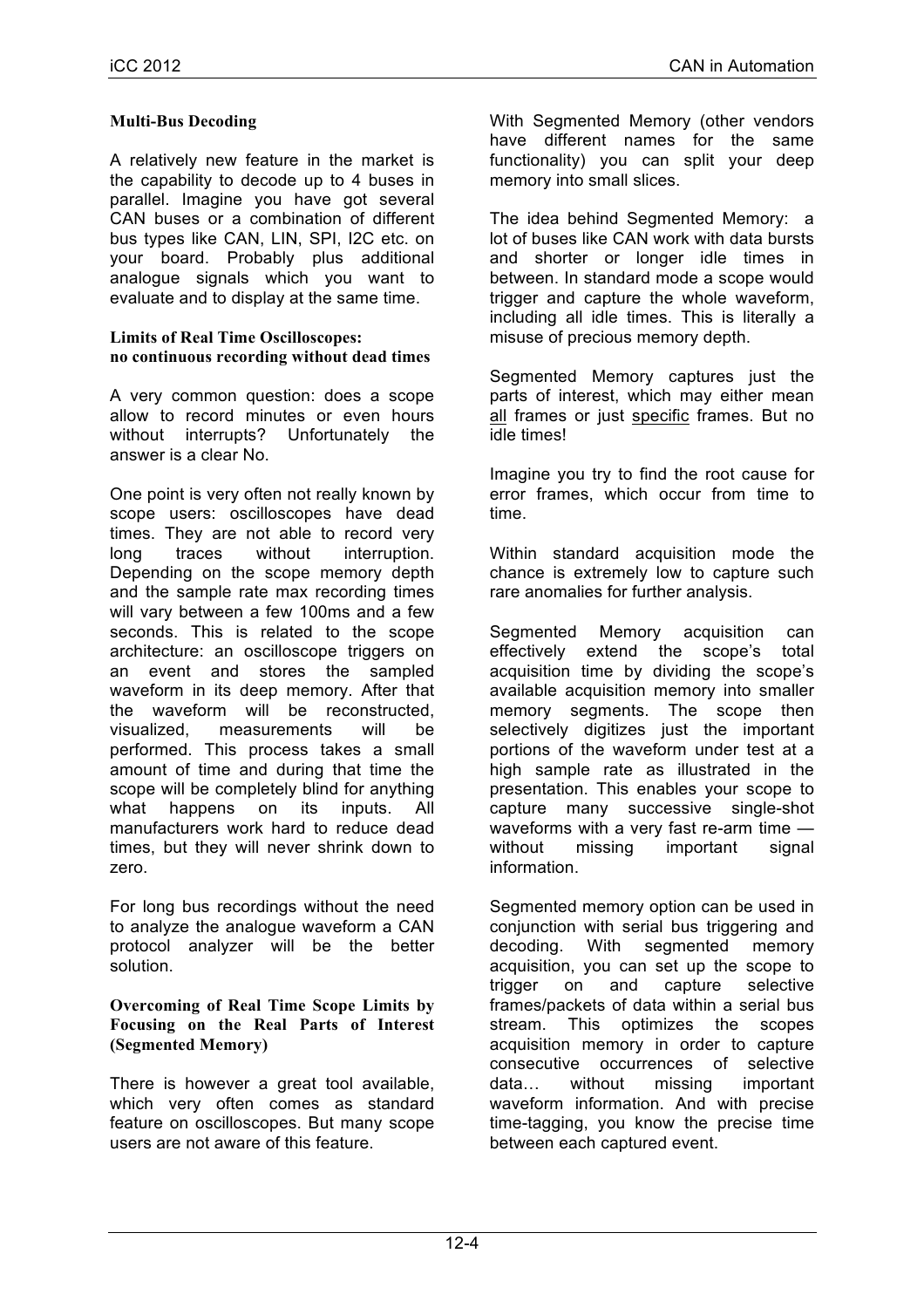You just capture what you really need for debugging. All idle times – or frames you are not interested in – won't be recorded.

After a segmented memory acquisition is performed, you can then easily view all captured waveforms overlaid in an infinitepersistence display, as well as quickly scroll through each individual waveform segment. And in the case of serial bus applications, the scope also automatically provides protocol decode of each captured packet/segment. Although most of the signal dead/idle-time between each segment is not captured, the scope provides a time-tag for each segment so that you know the precise time between each pulse, each burst, or each serial packet captured.

In the example shown in the presentation, we have captured 2000 consecutive occurrences of CAN error frames. The total acquisition time as indicated by the time-tag of segment #2000 was over 250 seconds. Capturing this much data using conventional acquisition memory would be impossible.

#### **Measurement Example #1: Capturing 1000 Consecutive CAN Frames**

This slide shows a CAN bus measurement with the scope setup to trigger on every start-of-frame (SOF) condition. Using this triggering condition with the segmented memory acquisition mode turned on, the scope easily captures 1000 consecutive CAN frames for a total acquisition time of 2.385 seconds. After acquiring the 1000 segments/CAN frames, we can then easily scroll through all frames individually to look for any anomalies or errors. In addition, we can easily make latency timing measurements between frames using the segmented memory's timetagging.

#### **Measurement Example #2: Capturing 1000 Consecutive CAN Data Frames wit ID: 07F**

After capturing 1000 consecutive CAN frames based on a start-of-frame (SOF) triggering condition, perhaps we notice something peculiar about one specific

frame ID, such as data frame 07F, and we now want to further analyze our CAN serial bus activity, but only when data frame 07F is generated. We can change the scope's trigger condition from triggering on SOF (all frames) to trigger on ID: 07F in order to selectively capture 1000 consecutive occurrences of just frame ID 07F as shown in this slide. In this example, the scope captured nearly a 20 seconds time span. Notice in the scope's protocol lister/table display, each captured frame has the same frame ID (07F). Also notice that the scope captured an error frame (highlighted in red) during segment #986, which occurred 18.83 seconds after the first captured frame/segment.

## **Measurement Example #3: Capturing 100 Consecutive CAN Error Frames**

The next step in this CAN serial bus debug process while using segmented memory acquisition might be to then setup the scope to selectively capture consecutive occurrences of all flagged error frames, regardless of the frame ID. To do this we would change the scope's trigger condition from triggering on data frame ID: 07F to trigger on Error Frames. But since error frames occur very infrequently, we will change the number of segments to capture from 1000 segments to just 100 segments.

In this slide we can see that the scope captured 100 consecutive CAN error frames over an approximate 12.5 second time-span. We can see from the protocol lister that error frames appear to be occurring during just frame IDs 07F, 0BD, 000. Also notice that segment #98, which is frame ID: 07F and is shown in the zoomed waveform display, contains a narrow glitch near the end of the frame. Perhaps this glitch is the culprit that is causing error frames to sometimes occur during frame ID: 07F.

#### **Segmented Memory Acquisition Specifications**

If you believe that a scope with a Segmented Memory acquisition mode may help you debug and characterize your designs, then these are the characteristics/specifications of this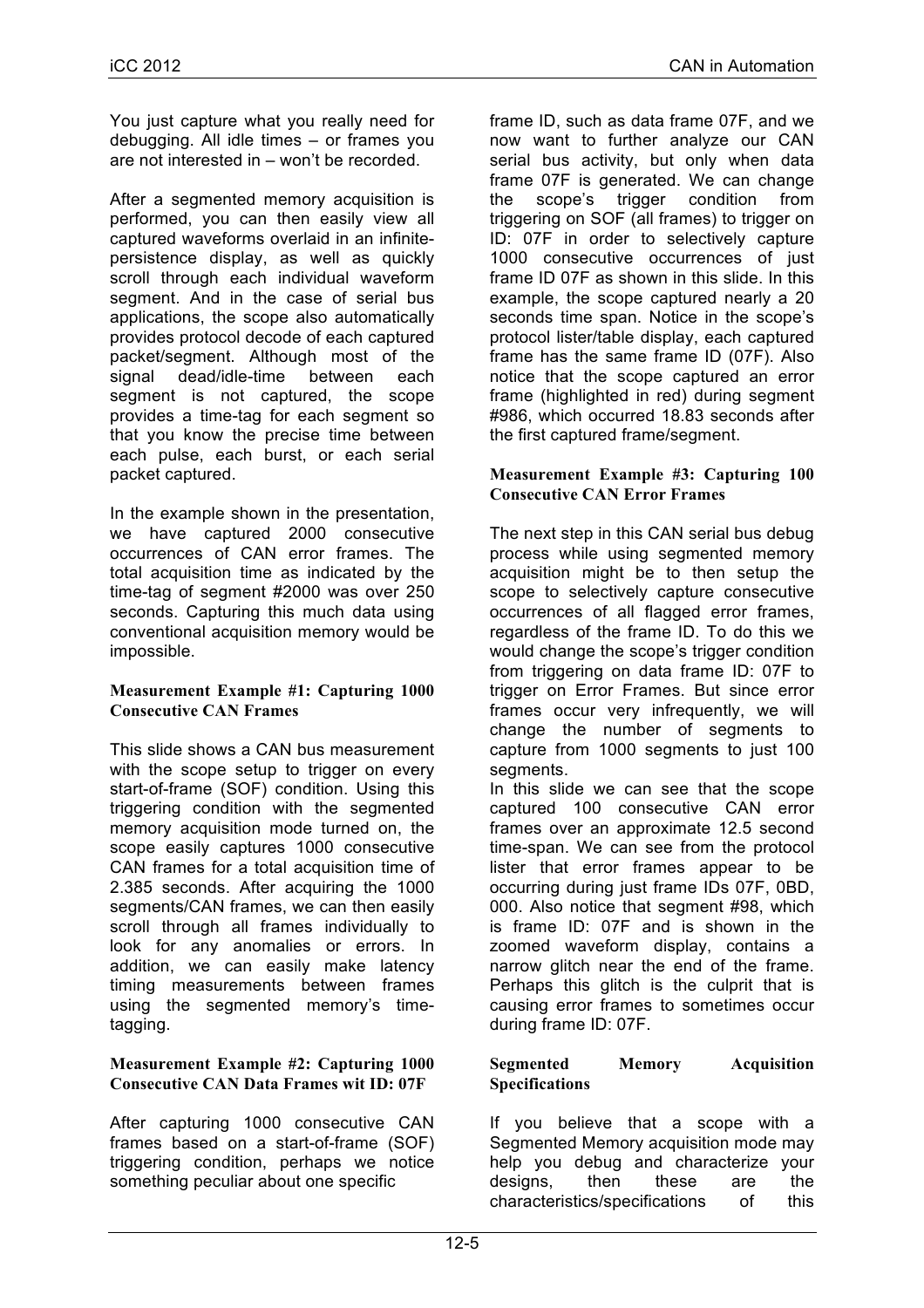oscilloscope acquisition mode that you should consider and compare:

- Minimum re-arm time (time between segments)
- Minimum time-tag resolution
- Maximum acquisition time
- Maximum number of segments

Segment sources including:

- Analog channels
- Analog and digital channels and serial bus decode

#### **Difference between Analogue and Digital Inputs**

Mixed Signal Oscilloscopes offer both analogue and digital inputs which you can use for decoding purposes. Digital channels  $-$  as the name already says  $$ work in principle like a logic analyzer. The scope asynchronously samples the analogue signal and takes the decision: all levels above the threshold are translated into logical Ones, all samples below as logical Zerow. Any signal anomaly won't be detected. Glitches, too slow rise times, wrong voltage levels, all these information will be lost.

Furthermore the speed of the digital sampler will limit the best possible time resolution. For a digital sample rate of e.g. 1 GSa/s the best possible time resolution is 1 ns. As described above, the vertical resolution is one bit (0 and 1).

A logic analyzer allows saving in a so called "state qualified mode" and to sample synchronously to a reference clock signal. This method saves a lot of memory because for each individual logical state just one sample needs to be stored.

Scopes don't offer synchronous sampling. Per logical state they will capture and save much more sample information. The number of samples depends on the analogue sample rate (for analogue channels) or the digital sample rate (for digital inputs).

Digital inputs are ideally suited for signals with well-known and qualified analogue quality. Such signals can be decoded and visualized perfectly.

You can use the analogue inputs to evaluate other buses or analogue signals on your design in parallel. This gives you a maximum of up to 20 or 36 channels (depending on the scope platform).

Whenever the quality of the physical layer is unclear to you, the input of choice should be analogue. The decoding engine behind is exactly the same.

## **Transmitter and Receiver Test**

In this presentation we've so far focused on the evaluation of the transmitter part. It can however be very useful, to test the receiver part of a CAN node as well. Such tests are called Receiver Stress Test. The sensitivity of a CAN receiver can be tested by applying a signal, which is knowingly distorted. For instance the amplitude can be tuned down to a critical level, from which on the receiver starts to detect bit errors.

Further parameters for Receiver Stress Tests may be additional noise insertion (random or with a specific crest factor) and / or jitter (typically sinusoidal jitter). Stressed signals can be generated in different ways. A typical solution would be a pattern generator plus an additional jitter or noise source. CAN signal and distortion signal will be combined, either within the pattern generator or externally. Software tools exist, with which all instruments can be controlled automatically. The final end result is a curve which gives the operator a clear understanding, within which conditions his receiver will work error-free – and when he should expect bit errors.

A second way to generate stressed signals is extremely easy. You can record live data streams with an oscilloscope and reproduce the signal with an Arbitrary Waveform Generator (ARB).

#### **Minimum Sample Rate for Accurate Waveform Reconstruction and Decoding**

Whenever you want to record as much waveform as possible, the scope memory depth typically gives you the upper limit. The only option to squeeze a longer trace